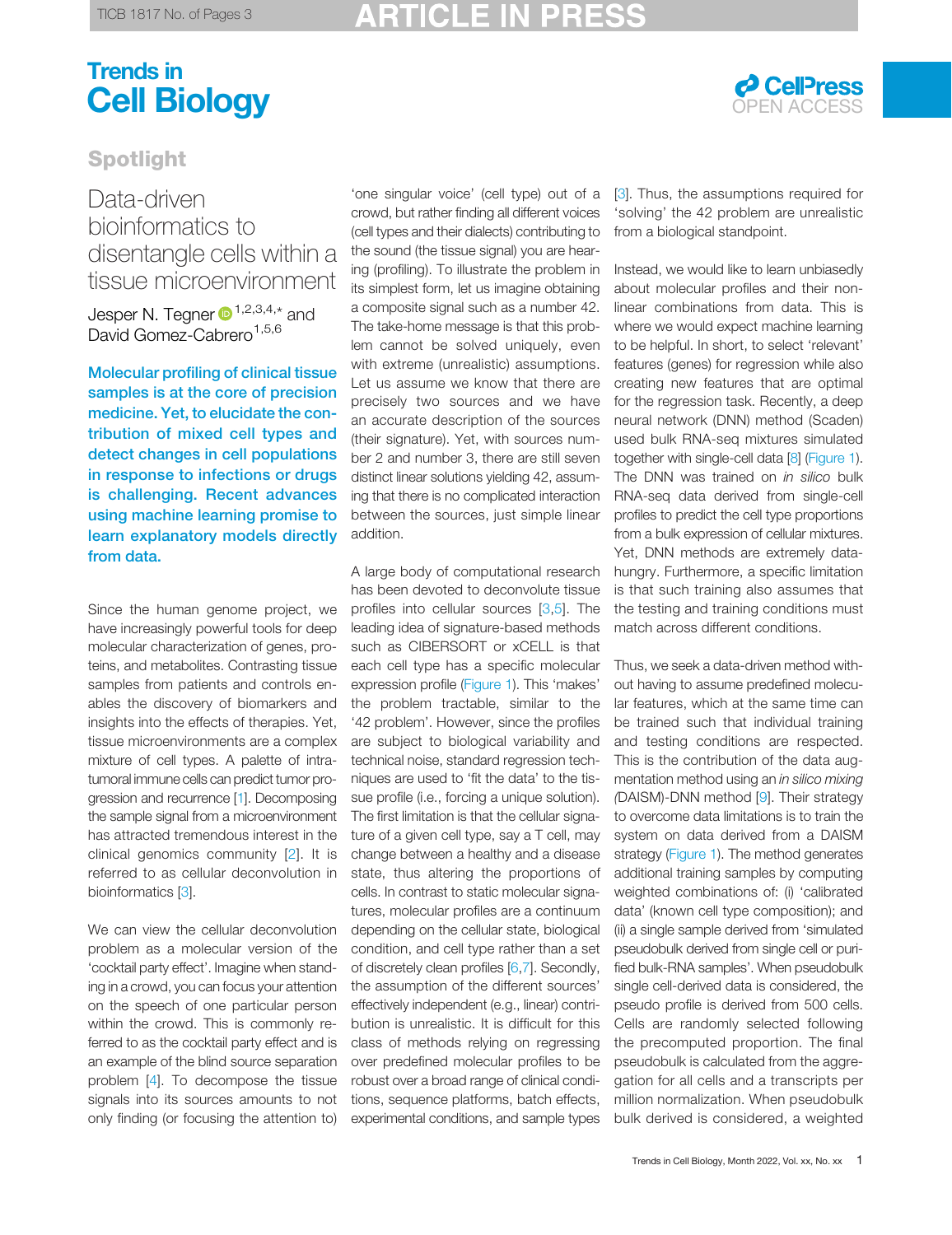<span id="page-1-0"></span>

### Trends in Cell Biology

Transcriptomic samples are derived from a mixed population of cells. It it necessary to estimate the cell proportion from the molecular profiles.



Figure 1. Cell proportion estimation algorithms. Top: flow of method development starting with 'markerbased methodologies'. Middle: Scaden, a deep neural network (DNN) formulation. Bottom: data augmentation strategies as implemented in data augmentation method using an in silico mixing (DAISM)-DNN. A numbered yellow triangle identifies the limitations of each method. At the right side of the figure, the improvements provided by the method directly below are identified. Addressed (partially addressed) denotes limitations overcomed (partially overcomed) by the method below. The total set of markers for all cell types is indicated by n. Abbreviations: GEP, gene expression profiles.

combination of the cells types is computed using the precomputed proportions.

The cell type composition and the associated transcriptomic profiles are known in both cases. Therefore, the new sample

will be a weighted combination of them and, as a result, a new data point can also be considered a calibrated data point. Metrics such as Pearson correlation between predicted and fluorescence activated cell sorting-derived cell type

proportions, Lin's concordance correlation coefficient, and root mean square error were used to quantify the performance of DAISM-DNN. They show that DAISM-DNN robustly outperforms the signature regression-based methods and Scaden. DAISM-DNN also generates reliable models using only a limited number of calibrated samples, making it into a 'train once, reuse many times' system, which is 'platform agnostic'.

The DAISM-DNN demonstrates the power of machine learning for deconvoluting mixed tissue profiles while respecting that different experimental conditions and disease states alter the molecular profiles of cells. Next, to extend their framework [\(https://github.com/xmuyulab/](https://github.com/xmuyulab/DAISM-XMBD) [DAISM-XMBD](https://github.com/xmuyulab/DAISM-XMBD)) to other data modalities, such as DNA methylation and assay for transposable-accessible chromatin using sequencing data, appears natural. Yet, the current generation of machine learning techniques used for cellular deconvolution requires a supervised learning setup in that it requires annotated training data. One exciting avenue for future work is to develop unsupervised machine learning techniques in combination with ideas from signal source separation to supplement the analysis when limited by the availability of condition-specific annotated molecular profiles. This may open the door to disease- and condition-specific mathematical modeling [[10\]](#page-2-0).

### Acknowledgments

J.N.T and D.G-C acknowledge support from King Abdullah University of Science and Technology.

#### Declaration of interests

The authors declare no competing interests.

<sup>1</sup> Bioscience Program, Bioengineering Program, Biological and Environmental Science and Engineering Division, King Abdullah University of Science and Technology (KAUST), Thuwal 23955-6900, Saudi Arabia <sup>2</sup>Computer Science Program, Statistics Program, Computer, Electrical and Mathematical Sciences and Engineering Division, King Abdullah University of Science and Technology (KAUST), Thuwal 23955-6900, Saudi Arabia